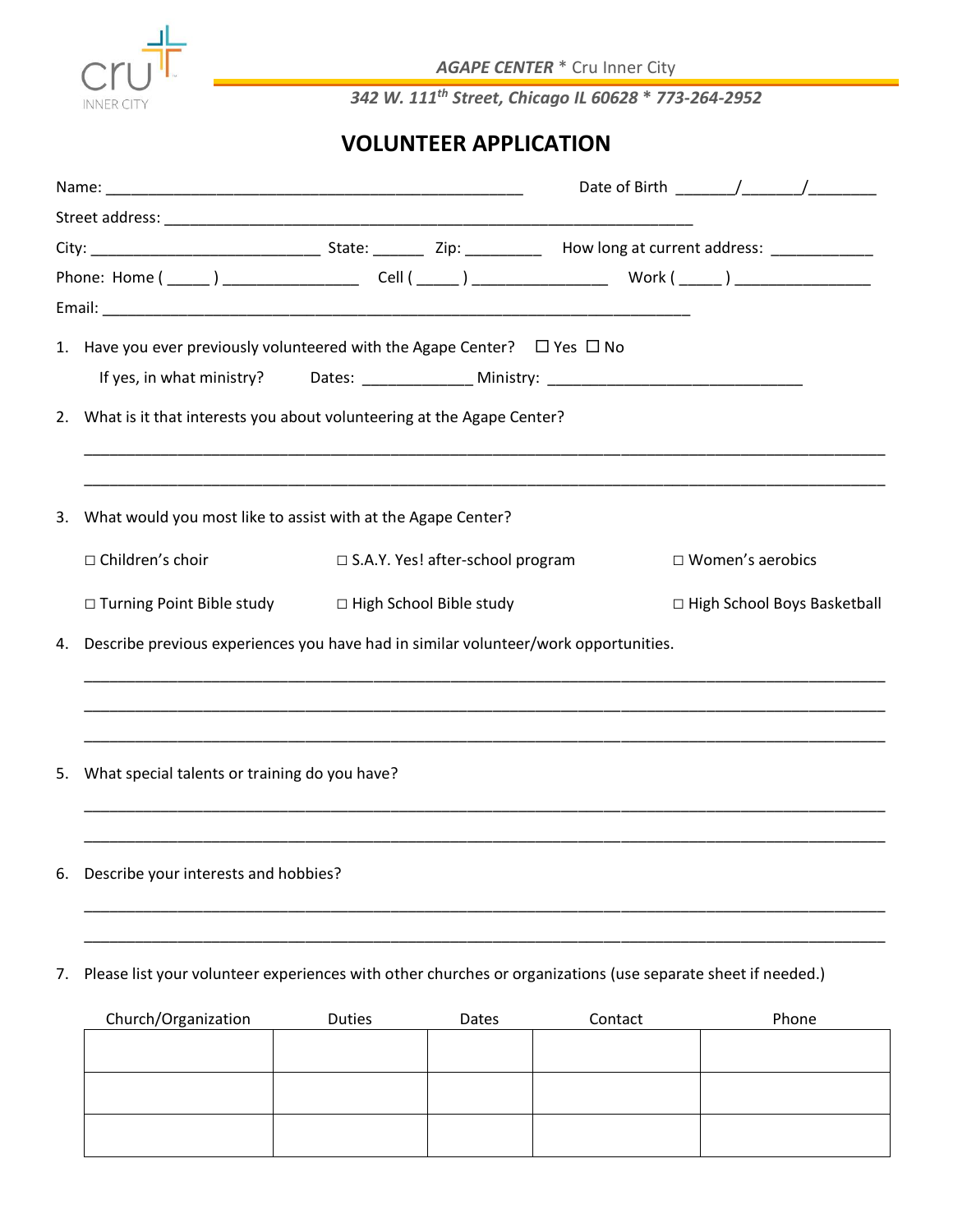| 8. Have you made a decision to trust Jesus as your personal Savior? The Law of So, when?        |  |  |  |
|-------------------------------------------------------------------------------------------------|--|--|--|
| 9. Give a brief testimony about your personal walk with the Lord.                               |  |  |  |
|                                                                                                 |  |  |  |
|                                                                                                 |  |  |  |
|                                                                                                 |  |  |  |
|                                                                                                 |  |  |  |
|                                                                                                 |  |  |  |
|                                                                                                 |  |  |  |
|                                                                                                 |  |  |  |
| Are you a member? $\Box$ Yes $\Box$ No                                                          |  |  |  |
| How often do you attend services? __________________times a month                               |  |  |  |
| 11. What other churches have you attended in the last 3 years? (Please list Name/Address/Phone) |  |  |  |

\_\_\_\_\_\_\_\_\_\_\_\_\_\_\_\_\_\_\_\_\_\_\_\_\_\_\_\_\_\_\_\_\_\_\_\_\_\_\_\_\_\_\_\_\_\_\_\_\_\_\_\_\_\_\_\_\_\_\_\_\_\_\_\_\_\_\_\_\_\_\_\_\_\_\_\_\_\_\_\_\_\_\_\_\_\_\_\_\_\_\_\_\_\_ \_\_\_\_\_\_\_\_\_\_\_\_\_\_\_\_\_\_\_\_\_\_\_\_\_\_\_\_\_\_\_\_\_\_\_\_\_\_\_\_\_\_\_\_\_\_\_\_\_\_\_\_\_\_\_\_\_\_\_\_\_\_\_\_\_\_\_\_\_\_\_\_\_\_\_\_\_\_\_\_\_\_\_\_\_\_\_\_\_\_\_\_\_\_

| 12. Please list your employment history (use the separate sheet if necessary) |  |  |
|-------------------------------------------------------------------------------|--|--|
|-------------------------------------------------------------------------------|--|--|

| Dates of<br>employment<br>(Start with most<br>recent) | Company name and<br>address<br>(City, State Zip) | Immediate supervisor<br>name and phone<br>number | <b>Position</b><br>held | <b>Reason for leaving</b><br>position |
|-------------------------------------------------------|--------------------------------------------------|--------------------------------------------------|-------------------------|---------------------------------------|
| Started                                               |                                                  |                                                  |                         |                                       |
| Ended                                                 |                                                  |                                                  |                         |                                       |
| Started                                               |                                                  |                                                  |                         |                                       |
| Ended                                                 |                                                  |                                                  |                         |                                       |
| Started                                               |                                                  |                                                  |                         |                                       |
| Ended                                                 |                                                  |                                                  |                         |                                       |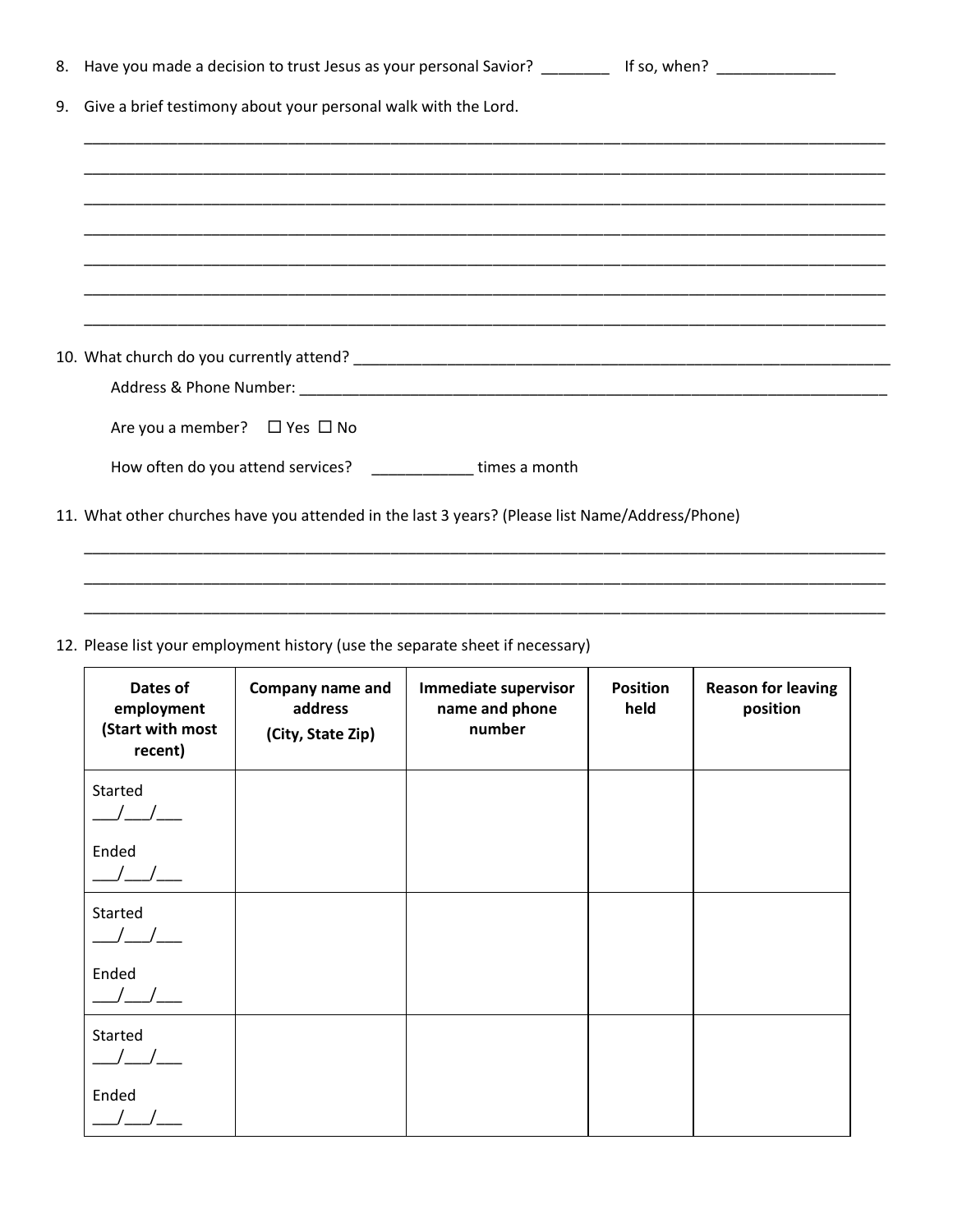- 13. The Bible has several passages that teach holy living in all areas of personal and public life. Two verses in particular related to sexual purity are very clear:
	- (Ephesians 5:3 NIV) But among you there must not be even a hint of sexual immorality, or of any kind of impurity, or of greed, because these are improper for God's holy people.
	- (1 Thessalonians 4:3-8 NIV) It is God's will that you should be sanctified: that you should avoid sexual immorality; *{4}* that each of you should learn to control his own body in a way that is holy and honorable, *{5}* not in passionate lust like the heathen, who do not know God; *{6}* and that in this matter no one should wrong his brother or take advantage of him. The Lord will punish men for all such sins, as we have already told you and warned you. *{7}* For God did not call us to be impure, but to live a holy life. *{8}* Therefore, he who rejects this instruction does not reject man but God, who gives you his Holy Spirit.

Can you honestly testify that your personal purity is in line with the instruction from these verses? Why or why not?

\_\_\_\_\_\_\_\_\_\_\_\_\_\_\_\_\_\_\_\_\_\_\_\_\_\_\_\_\_\_\_\_\_\_\_\_\_\_\_\_\_\_\_\_\_\_\_\_\_\_\_\_\_\_\_\_\_\_\_\_\_\_\_\_\_\_\_\_\_\_\_\_\_\_\_\_\_\_\_\_\_\_\_\_\_\_\_\_\_\_\_\_\_\_ \_\_\_\_\_\_\_\_\_\_\_\_\_\_\_\_\_\_\_\_\_\_\_\_\_\_\_\_\_\_\_\_\_\_\_\_\_\_\_\_\_\_\_\_\_\_\_\_\_\_\_\_\_\_\_\_\_\_\_\_\_\_\_\_\_\_\_\_\_\_\_\_\_\_\_\_\_\_\_\_\_\_\_\_\_\_\_\_\_\_\_\_\_\_ \_\_\_\_\_\_\_\_\_\_\_\_\_\_\_\_\_\_\_\_\_\_\_\_\_\_\_\_\_\_\_\_\_\_\_\_\_\_\_\_\_\_\_\_\_\_\_\_\_\_\_\_\_\_\_\_\_\_\_\_\_\_\_\_\_\_\_\_\_\_\_\_\_\_\_\_\_\_\_\_\_\_\_\_\_\_\_\_\_\_\_\_\_\_ \_\_\_\_\_\_\_\_\_\_\_\_\_\_\_\_\_\_\_\_\_\_\_\_\_\_\_\_\_\_\_\_\_\_\_\_\_\_\_\_\_\_\_\_\_\_\_\_\_\_\_\_\_\_\_\_\_\_\_\_\_\_\_\_\_\_\_\_\_\_\_\_\_\_\_\_\_\_\_\_\_\_\_\_\_\_\_\_\_\_\_\_\_\_ \_\_\_\_\_\_\_\_\_\_\_\_\_\_\_\_\_\_\_\_\_\_\_\_\_\_\_\_\_\_\_\_\_\_\_\_\_\_\_\_\_\_\_\_\_\_\_\_\_\_\_\_\_\_\_\_\_\_\_\_\_\_\_\_\_\_\_\_\_\_\_\_\_\_\_\_\_\_\_\_\_\_\_\_\_\_\_\_\_\_\_\_\_\_ \_\_\_\_\_\_\_\_\_\_\_\_\_\_\_\_\_\_\_\_\_\_\_\_\_\_\_\_\_\_\_\_\_\_\_\_\_\_\_\_\_\_\_\_\_\_\_\_\_\_\_\_\_\_\_\_\_\_\_\_\_\_\_\_\_\_\_\_\_\_\_\_\_\_\_\_\_\_\_\_\_\_\_\_\_\_\_\_\_\_\_\_\_\_ \_\_\_\_\_\_\_\_\_\_\_\_\_\_\_\_\_\_\_\_\_\_\_\_\_\_\_\_\_\_\_\_\_\_\_\_\_\_\_\_\_\_\_\_\_\_\_\_\_\_\_\_\_\_\_\_\_\_\_\_\_\_\_\_\_\_\_\_\_\_\_\_\_\_\_\_\_\_\_\_\_\_\_\_\_\_\_\_\_\_\_\_\_\_ \_\_\_\_\_\_\_\_\_\_\_\_\_\_\_\_\_\_\_\_\_\_\_\_\_\_\_\_\_\_\_\_\_\_\_\_\_\_\_\_\_\_\_\_\_\_\_\_\_\_\_\_\_\_\_\_\_\_\_\_\_\_\_\_\_\_\_\_\_\_\_\_\_\_\_\_\_\_\_\_\_\_\_\_\_\_\_\_\_\_\_\_\_\_

14. Do you have any health concerns that might interfere with volunteering at the Agape Center?  $\Box$  Yes  $\Box$  No If yes, please explain.

## **References**

15. Please provide the information for three people who have known you for a minimum of 2 years. The Agape Center staff will **mail** these individuals a reference form (and/or call them for an interview). Your application for volunteering at the Agape Center cannot be processed without the completion of these three reference forms, so please make sure the contact information that you provide is accurate.

\_\_\_\_\_\_\_\_\_\_\_\_\_\_\_\_\_\_\_\_\_\_\_\_\_\_\_\_\_\_\_\_\_\_\_\_\_\_\_\_\_\_\_\_\_\_\_\_\_\_\_\_\_\_\_\_\_\_\_\_\_\_\_\_\_\_\_\_\_\_\_\_\_\_\_\_\_\_\_\_\_\_\_\_\_\_\_\_\_\_\_\_\_\_ \_\_\_\_\_\_\_\_\_\_\_\_\_\_\_\_\_\_\_\_\_\_\_\_\_\_\_\_\_\_\_\_\_\_\_\_\_\_\_\_\_\_\_\_\_\_\_\_\_\_\_\_\_\_\_\_\_\_\_\_\_\_\_\_\_\_\_\_\_\_\_\_\_\_\_\_\_\_\_\_\_\_\_\_\_\_\_\_\_\_\_\_\_\_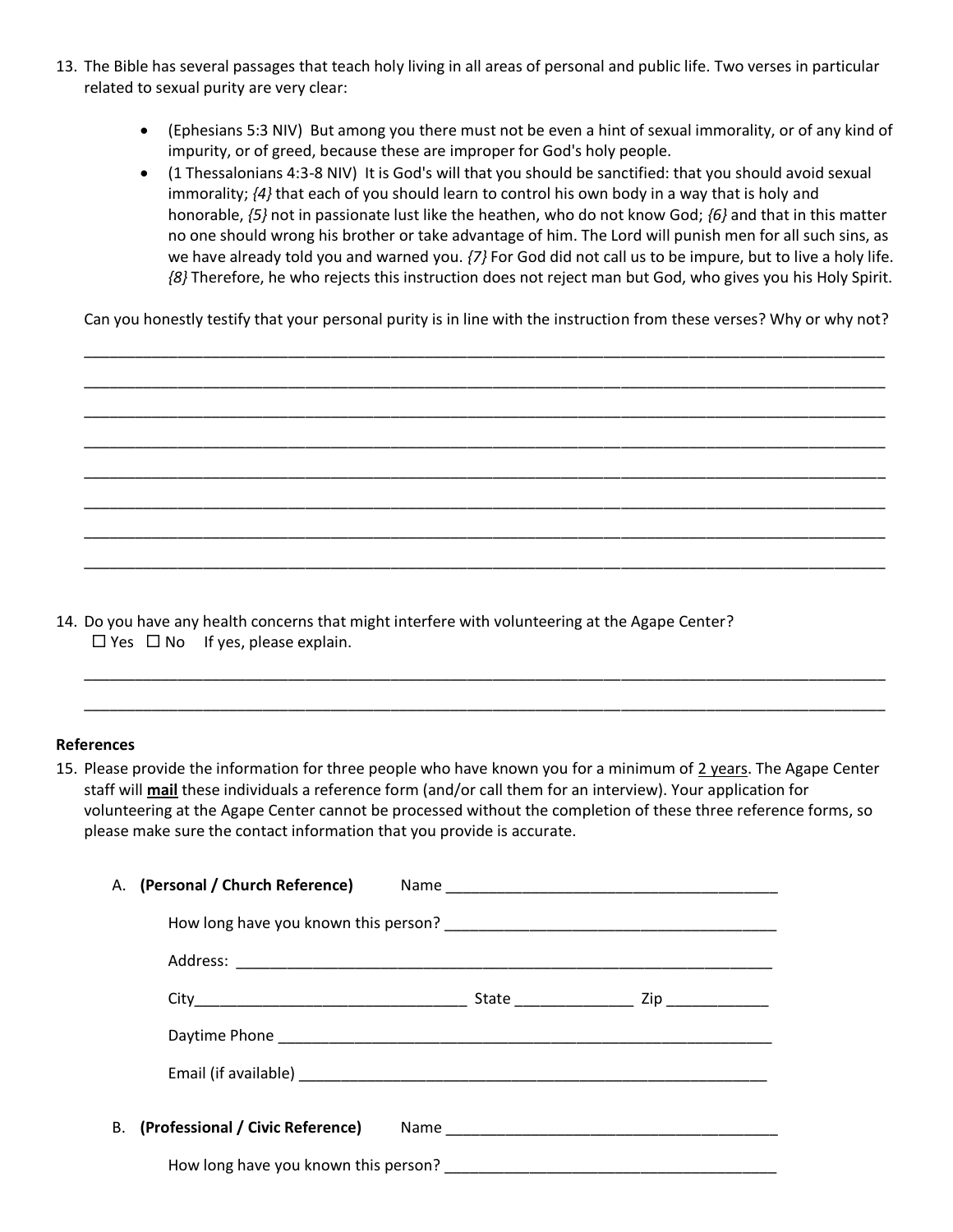|    |  | Date: $/$ / |
|----|--|-------------|
|    |  |             |
|    |  |             |
|    |  |             |
|    |  |             |
|    |  |             |
| C. |  |             |
|    |  |             |
|    |  |             |
|    |  |             |
|    |  |             |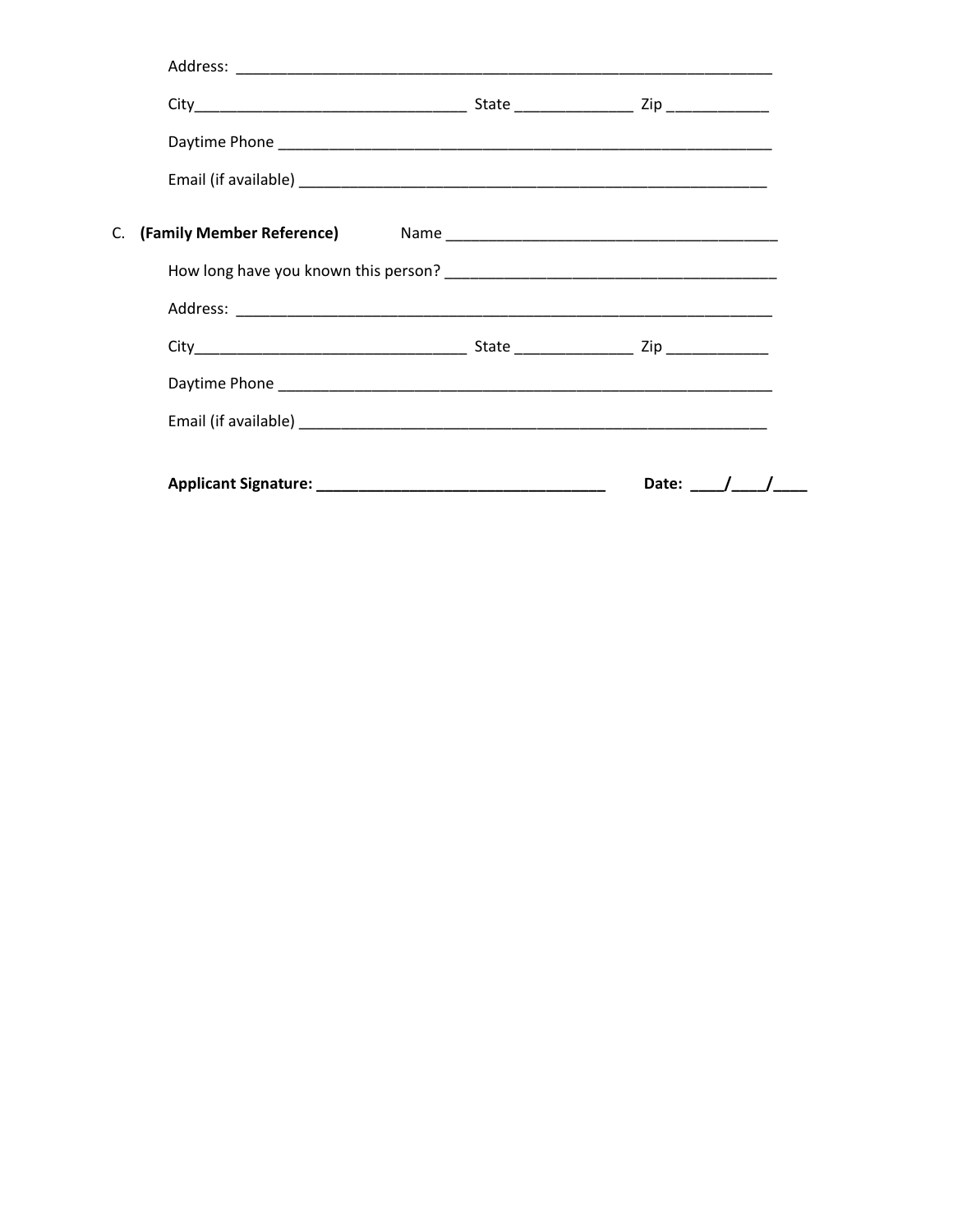| 1. What is it about working with children or youth that interests you?<br>1. What is it about working with children or youth that interests you?<br>1. What is it about working with children or youth that interests you?<br>1. Wha |
|--------------------------------------------------------------------------------------------------------------------------------------------------------------------------------------------------------------------------------------|
|                                                                                                                                                                                                                                      |
|                                                                                                                                                                                                                                      |
|                                                                                                                                                                                                                                      |
| 2. Describe a time that you have had to deal with a child or youth having behavior problems. How did you handle the                                                                                                                  |
|                                                                                                                                                                                                                                      |
|                                                                                                                                                                                                                                      |
|                                                                                                                                                                                                                                      |
| 3. Describe types of children or situations involving children you would not feel comfortable having in your group.                                                                                                                  |
|                                                                                                                                                                                                                                      |
|                                                                                                                                                                                                                                      |
| ,我们也不能在这里,我们也不能会在这里,我们也不能会在这里,我们也不能会不能会不能会不能会。""我们的人,我们也不能会不能会不能会不能会不能会。""我们的人,我<br>4. Describe your philosophy for how best to minister to children and youth. __________________________________                                   |
|                                                                                                                                                                                                                                      |
|                                                                                                                                                                                                                                      |
|                                                                                                                                                                                                                                      |
| 5. You are leading a group activity which requires participants to hold hands. One of the youth in your group says that                                                                                                              |
| he does not like to hold hands and refuses to participate. How would you respond? ___________________________                                                                                                                        |
|                                                                                                                                                                                                                                      |
|                                                                                                                                                                                                                                      |
| 6. Is there any fact or circumstance involving you or your background that would call into question your being entrusted                                                                                                             |
| with the supervision, guidance, or care of children or youth?<br>$\square$ Yes<br>$\square$ No                                                                                                                                       |
|                                                                                                                                                                                                                                      |
|                                                                                                                                                                                                                                      |
|                                                                                                                                                                                                                                      |
|                                                                                                                                                                                                                                      |
|                                                                                                                                                                                                                                      |
| Date: $\frac{1}{\sqrt{1-\frac{1}{2}}}$                                                                                                                                                                                               |